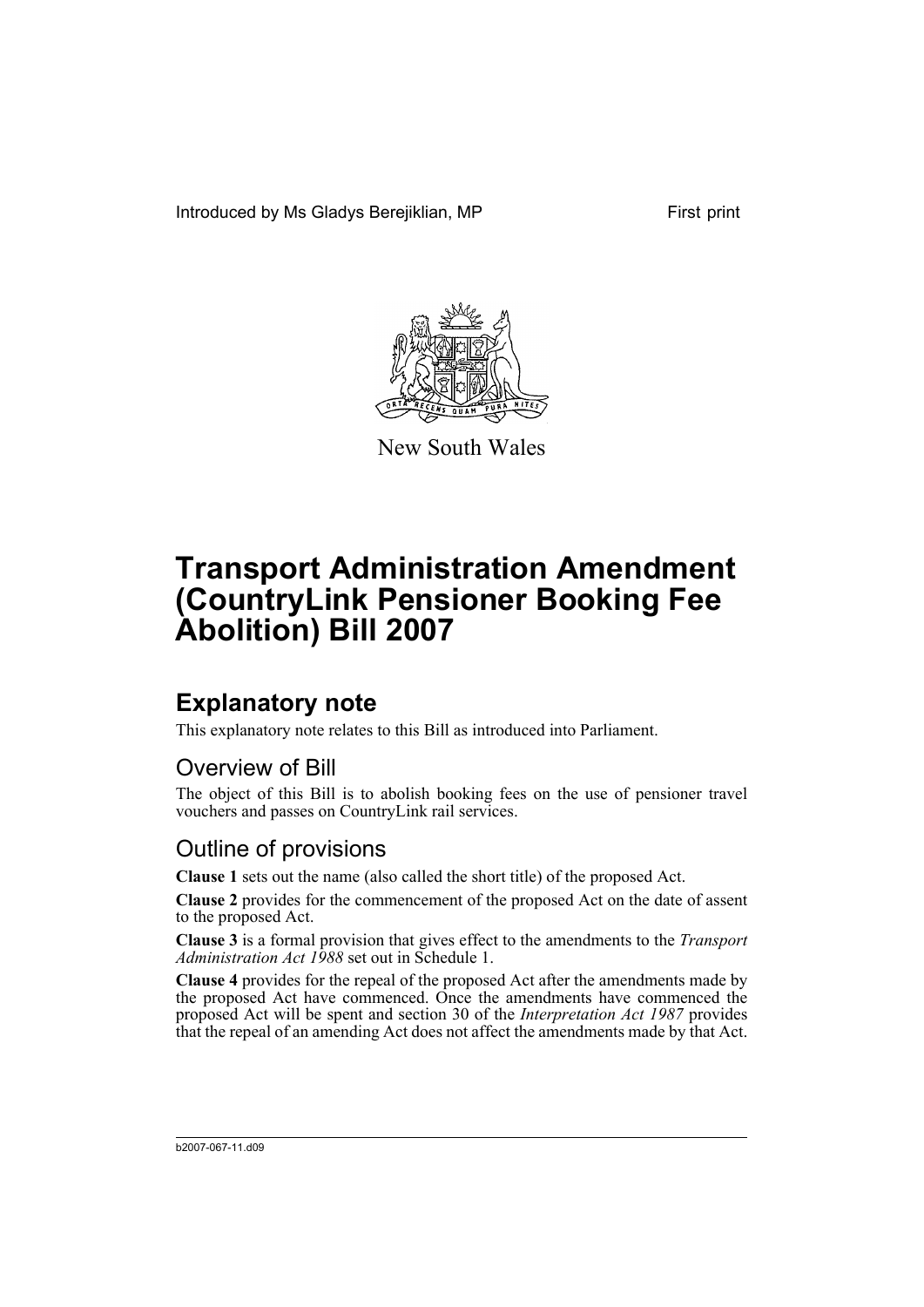Transport Administration Amendment (CountryLink Pensioner Booking Fee Abolition) Bill 2007

Explanatory note

#### **Schedule 1 Amendments**

**Schedule 1 [1]** makes it clear that an order fixing charges for services of RailCorp cannot impose a CountryLink pensioner booking fee (that is, a fee, however described, charged for or in relation to a NSW/ACT pensioner booking a railway service provided by CountryLink using what would otherwise be a free travel pass, a concessional travel pass or a pensioner travel voucher).

**Schedule 1 [2]** provides that RailCorp must not charge any pensioner booking fee for travel on a railway service provided by CountryLink. The new section provides that the order published by RailCorp on 9 June 2006 (see Gazette No 75 at pp 4248–4250) is of no effect, to the extent that it imposes a pensioner booking fee.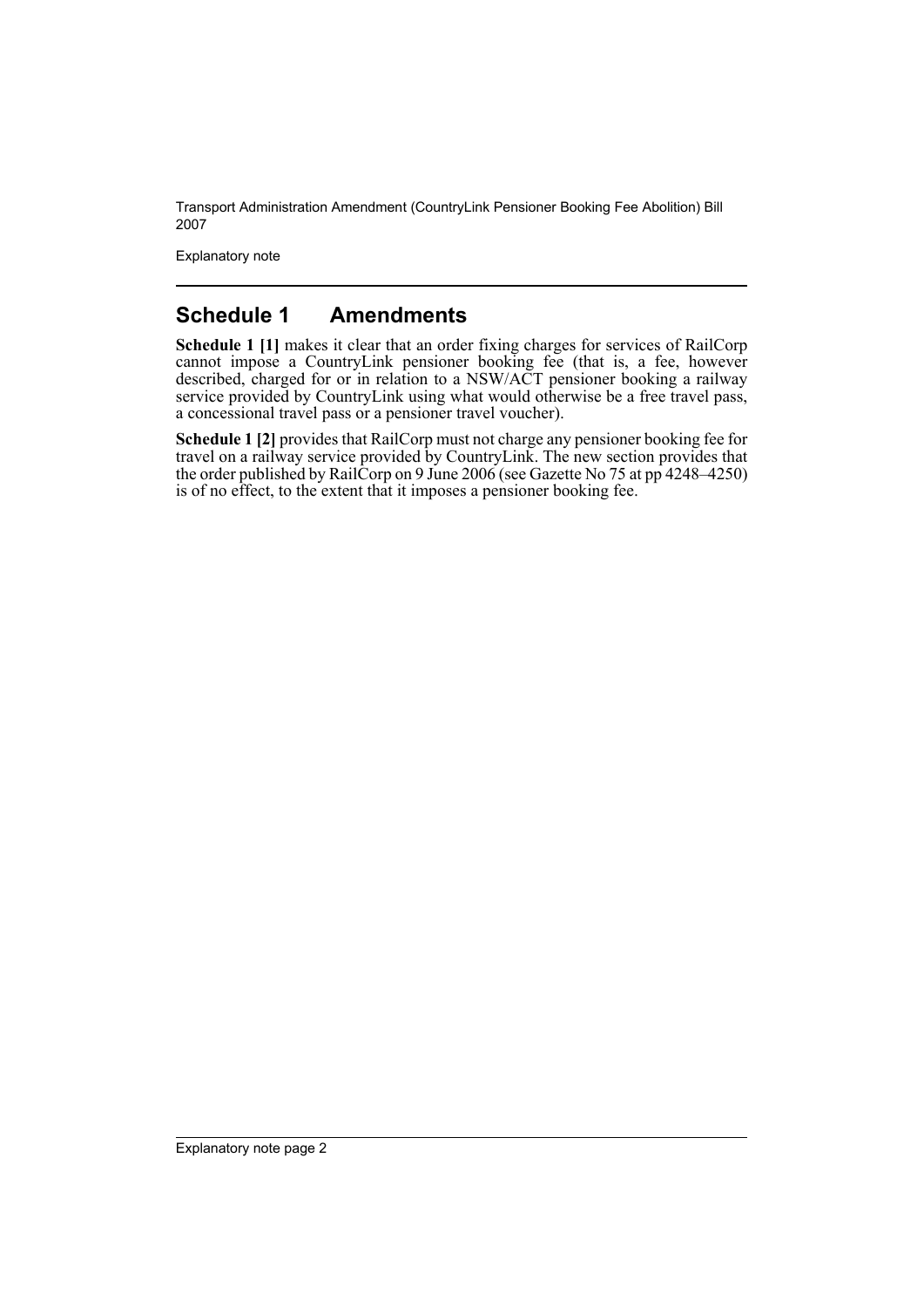Introduced by Ms Gladys Berejiklian, MP First print



New South Wales

# **Transport Administration Amendment (CountryLink Pensioner Booking Fee Abolition) Bill 2007**

# **Contents**

|                                                       | Page |
|-------------------------------------------------------|------|
| Name of Act                                           |      |
| Commencement                                          |      |
| Amendment of Transport Administration Act 1988 No 109 | 2    |
| Repeal of Act                                         |      |
| Schedule 1 Amendments                                 |      |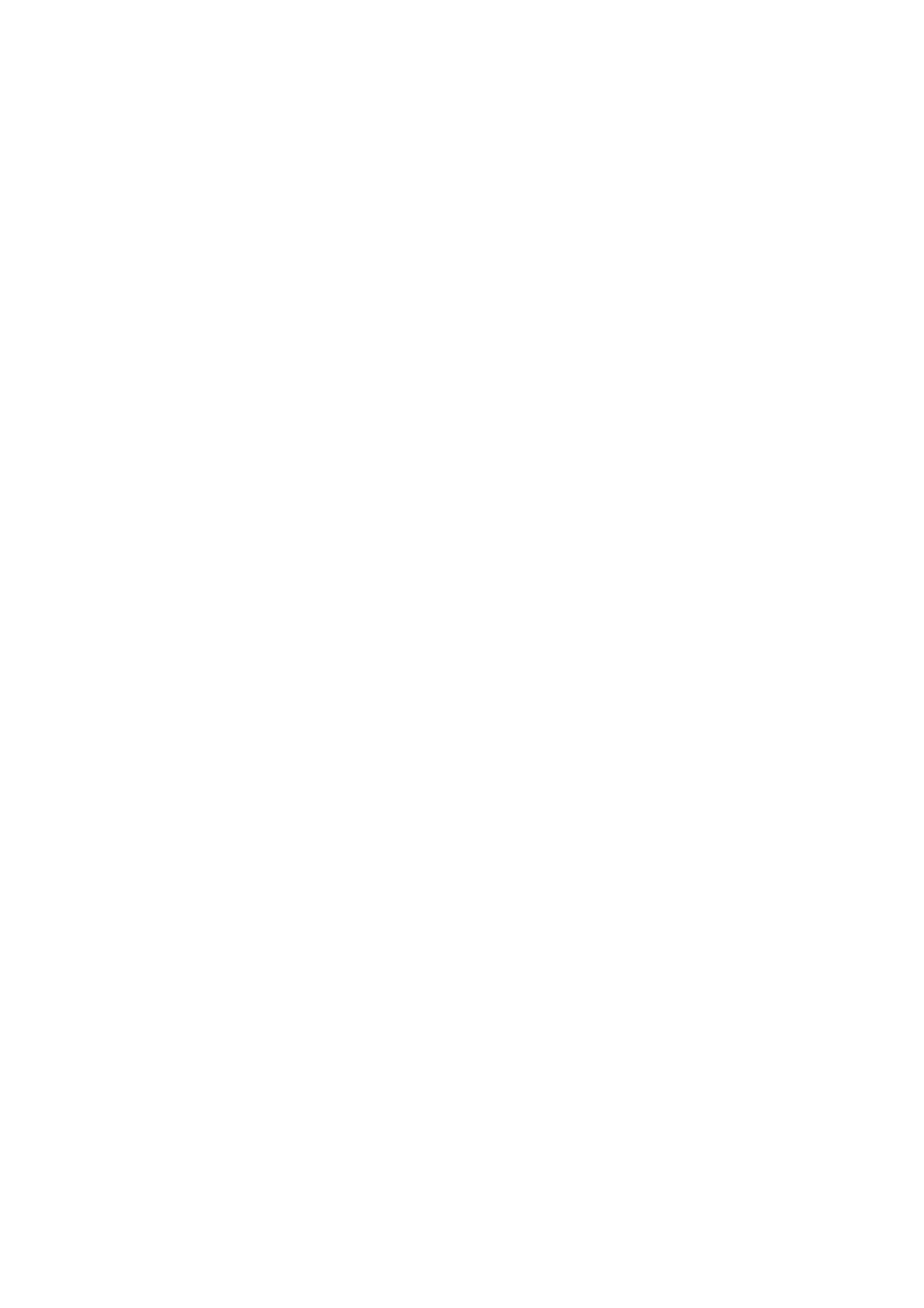

New South Wales

# **Transport Administration Amendment (CountryLink Pensioner Booking Fee Abolition) Bill 2007**

No , 2007

#### **A Bill for**

An Act to amend the *Transport Administration Act 1988* to abolish booking fees on the use of pensioner travel vouchers and passes on CountryLink rail services.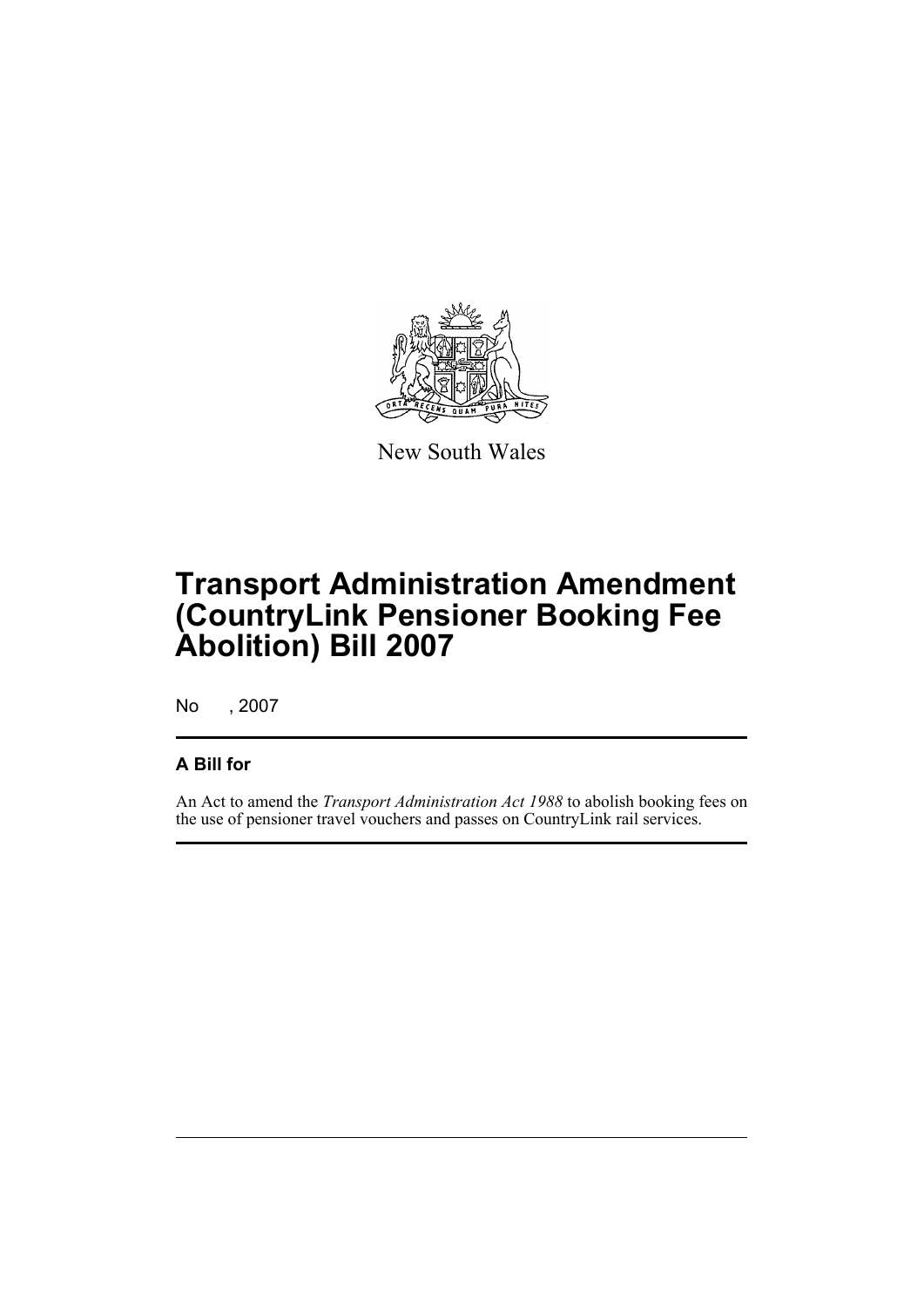<span id="page-5-3"></span><span id="page-5-2"></span><span id="page-5-1"></span><span id="page-5-0"></span>

|              |     | The Legislature of New South Wales enacts:                                                                                                                | 1               |
|--------------|-----|-----------------------------------------------------------------------------------------------------------------------------------------------------------|-----------------|
| $\mathbf 1$  |     | Name of Act                                                                                                                                               | 2               |
|              |     | This Act is the <i>Transport Administration Amendment (CountryLink</i> )<br>Pensioner Booking Fee Abolition) Act 2007.                                    | 3<br>4          |
| $\mathbf{2}$ |     | <b>Commencement</b>                                                                                                                                       | 5               |
|              |     | This Act commences on the date of assent to this Act.                                                                                                     | 6               |
| 3            |     | Amendment of Transport Administration Act 1988 No 109                                                                                                     | $\overline{7}$  |
|              |     | The <i>Transport Administration Act 1988</i> is amended as set out in<br>Schedule 1.                                                                      | 8<br>9          |
| 4            |     | <b>Repeal of Act</b>                                                                                                                                      | 10 <sup>1</sup> |
|              | (1) | This Act is repealed on the day following the day on which this Act<br>commences.                                                                         | 11<br>12        |
|              | (2) | The repeal of this Act does not, because of the operation of section 30<br>of the <i>Interpretation Act 1987</i> , affect any amendment made by this Act. | 13<br>14        |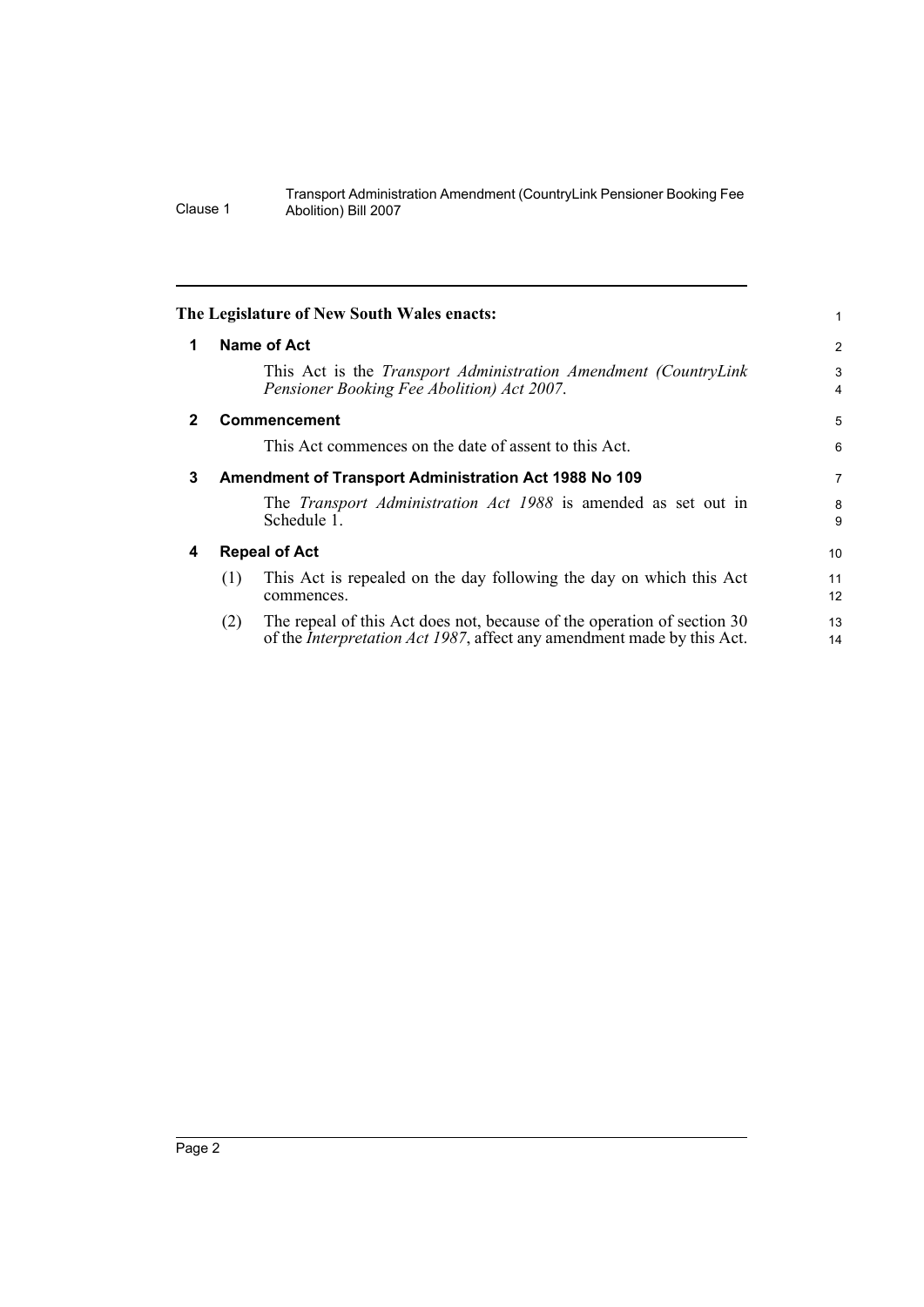Transport Administration Amendment (CountryLink Pensioner Booking Fee Abolition) Bill 2007

Amendments **Schedule 1** Schedule 1

#### <span id="page-6-0"></span>**Schedule 1 Amendments** (Section 3) **[1] Section 85 Orders fixing charges** Insert "(not being a CountryLink pensioner booking fee prohibited by section 85A)" after "reasonable amount" in section 85 (4) (a). **[2] Section 85A** Insert after section 85: **85A No booking fees for pensioners** (1) Despite the provisions of this Division or any other Act, or of any order under this Division, RailCorp must not charge any pensioner booking fee for travel on a railway service provided by CountryLink. (2) An order under this Division must not impose any pensioner booking fee for travel on a railway service provided by CountryLink. (3) To the extent that it does impose any pensioner booking fee for travel on a railway service provided by CountryLink, an order is of no effect. (4) This section extends to any order in force immediately before the commencement of this section. (5) In this section: *CountryLink* means the business unit formed by RailCorp to operate non-metropolitan long-distance railway services and other transport services. *NSW/ACT pensioner* means any of the following persons whose ordinary place of residence is in New South Wales or the Australian Capital Territory: (a) a person who receives a pension, benefit or allowance under Chapter 2 of the *Social Security Act 1991* of the Commonwealth, or a service pension under Part III of the *Veterans' Entitlements Act 1986* of the Commonwealth, and who is the holder of a pensioner concession card issued by or on behalf of the Commonwealth Government, (b) a person who receives a pension from the Commonwealth Department of Veterans' Affairs as: (i) the widow or widower of a member of the Australian Defence or Peacekeeping Forces, or 1  $\overline{2}$ 3 4 5 6 7 8  $\overline{Q}$ 10 11 12 13 14 15 16 17 18 19 20 21 22 23  $24$  $25$ 26 27 28 29 30 31 32 33 34 35 36 37